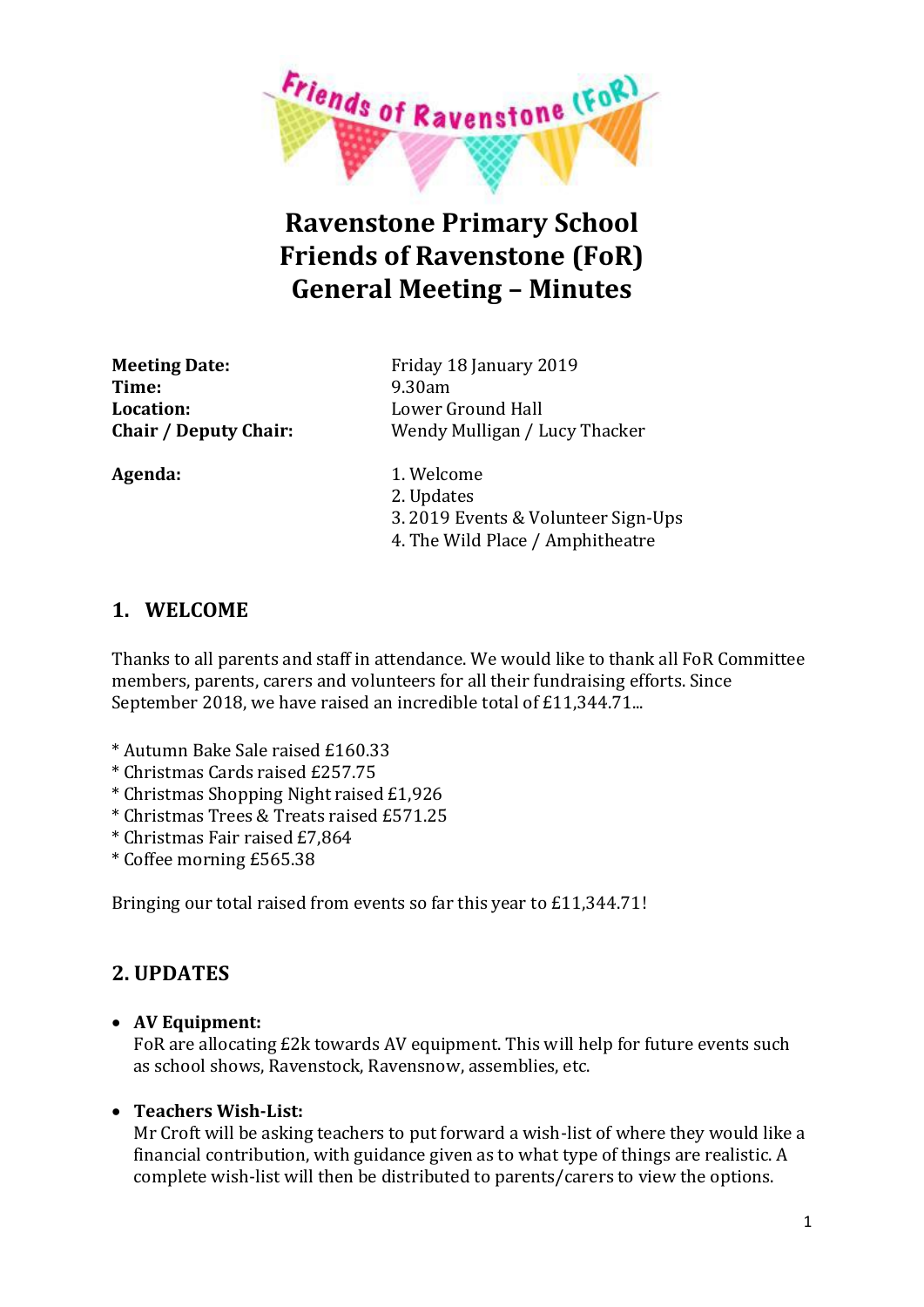#### x **Year 6 Hoodies / Bake sales:**

Funds raised from Y6-run Bake Sales, plus any profits from the Y6 Leavers Party, will go towards their end-of-year hoodies.

#### x **Future Contributions:**

Budget will be allocated to assist and support children where needed for after school clubs and school trips.

## **3. 2019 EVENTS & VOLUNTEER SIGN-UPS**

*(All dates to be confirmed unless specified below)*

#### x **World War II Talk:**

Thursday 7 February is now cancelled. A new date will be set for a date in March. We have a Professor coming in to do a talk and we are looking at running a bar during this event.

#### x **Easter (Raffle / small tokens for children):**

We are looking for volunteers to run the Easter Egg Raffle – please let us know if you can help. Unfortunately, we will no longer be funding the Easter eggs for the children so we can continue to promote healthy eating and also due to costs involved.

#### x **Vitality Night:**

We are looking for volunteers to help with this – please let us know if you can help.

#### x **Comedy Night:**

Parents will be hosting on the night. We are also looking to possibly getting Edinburgh Festival comedians to test out their show on us! We are also looking for volunteers to help with this – please let us know if you can help.

## x **Quiz Night:**

We are looking for volunteers to help with this – please let us know if you can help.

#### x **Ravenstock 2019 / Summer Fair:**

Saturday 6 July is currently looking like the best date – we will confirm this asap. We are looking for volunteers to help the FoR Committee with this, specifically anyone who would like to take charge of a main overall section – please let us know if you can help.

#### x **Summer BBQs:**

Mr Croft and FoR are working together to run a BBQ on the last Friday of every month during the Summer Term. We will be looking to run some of the dates with a bar or possibly bring-your-own, and also some dates that are alcohol-free.

## x **International evening:**

We are looking at the first Friday after the Easter holidays, but this is TBC. Funds raised will go to Shekinah House. Bea and Carol (Early Years TA's) are visiting Shekinah House later this year so Miss Dowler will approach Bea and Carol about them being involved in the International Evening.